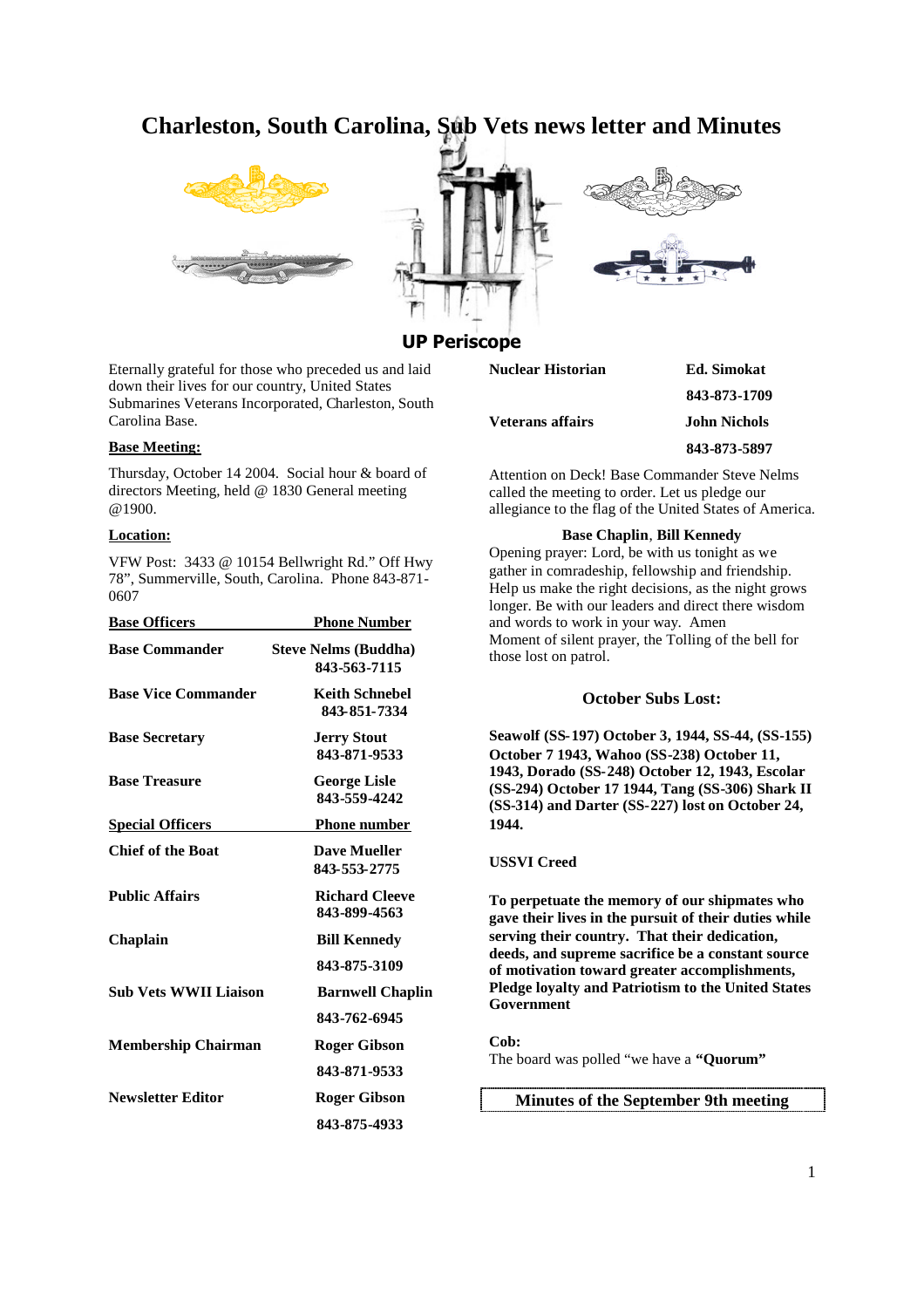Base Commander – Steve Nelms call to order.

INTRODUCTIONS New persons introduced including Vern Hill and Buck Owens. Welcome aboard.

TREASURY REPORT Financial report given by Base Commander. George is recuperating from medical treatments.

SECRETARY REPORT Minutes approved as written.

STOREKEEPER REPORT Curly displayed a Submarine Veterans License Plate. He also has several new items for sale. Call or see him for details.

CHAPLIN REPORT Mrs. Van Diver recently had open-heart surgery at MUSC. She is recovering normally. Remember her in your prayers. Jerry Madison has returned from Bethesda, MD and was present at the meeting.

PUBLIC AFFAIRS Richard Cleeve was not present for the report. It is possible that he is attending the Convention in Saratoga, New York. If any members have seen Richard, please call the local Sheriff's Office.

COB REPORT The Christmas Party is scheduled for 11 December 2004. We will need volunteers to help. Casino Night(s) are becoming successful; Two have been held so far and have brought in a handful of profit. COB went into detail on the upcoming events. COB stressed the importance of keeping the brotherhood alive in the organization and encouraged all to reach out to those they do not know.

STEERING COMMITTEE REPORT : The James B. Osborn Memorial Scholarship received over \$400.00. Additional money was collected at the meeting and thus the goal has been achieved. There will be more to follow next meeting. Thank you for all shipmates whom have donated to this fund.

SUBVETS-WWII! Nothing new to report at the meeting, all are welcome to attend the monthly meeting at Ryan's Steakhouse. Additional members are needed to keep the organization going. There are only a handful of members. Meeting is held the  $3<sup>rd</sup>$ Thursday of every month. Captain Wikeen attended the meeting. Tracker pull is scheduled for Santee Cooper Park. See Rodger for details. Please fill up the tip jar as the food is provided free of charge at the VFW.

## HOLLAND CLUB PRESENTATION Jim Eckles conducted the ceremony.

#### GOOD OF THE ORDER

\*\* Hopefully, Buddha will have the Little David Mirror to auction next meeting. An "About Time Celebration will be held if this happens. Keep you eye to the rail. Prepare for the worst and hope for the best. Go Buddha!

\*\* Oyster Roast can be held around October 15<sup>th</sup>. A late Saturday Afternoon would be ideal at the Farm. The time was selected as it would not interfere with Buddha's nap time. A sign up list will be provided at next meeting.

\*\* Stacy recommended everyone to sign up for the Elks.

\*\* Harleysville Parade was well attended.

\*\* Steering Committee scheduled. All are required to attend.

\*\*Ed Simokat reported and told a good joke. The Chaplain visited the Flower town Restaurant and was able to witness the event. Then, the Chaplain responded with an even better joke.

\*\* A new Local USSVICB membership card will be introduced at the Sub-Vets Convention. This will be a plastic card that will last more than a year, with stickers for subsequent years as a member.

## NEW BUSINESS

\*\* Jim Eckles reported about his experience on the Nuclear Power Training Center Chief Petty Officer Advancement. He displayed several plaques and Base Photos that he has received. Jim will sell these on EBay in the recent weeks. According to Jim, to gain access to the site will cost \$1.00. These monies will go to his "Beer Fund".

\*\* Jim Yates reported the results of the Steering Committee in reference to the Scholarship. There will be a James B. Osborn Memorial Scholarship for 2005. The amount will be \$500.00. A discussion ensued that the USSVICB would like to be more involved in the community. This will be a great start.

\*\* Jim Eckles has organized a working Party to mow the SPCA front yard. Jim will take charge of the schedule.

Meeting adjourned. *Jerry Stout, Base Secretary.* \*\* End of the minutes for September, 2004 \*\*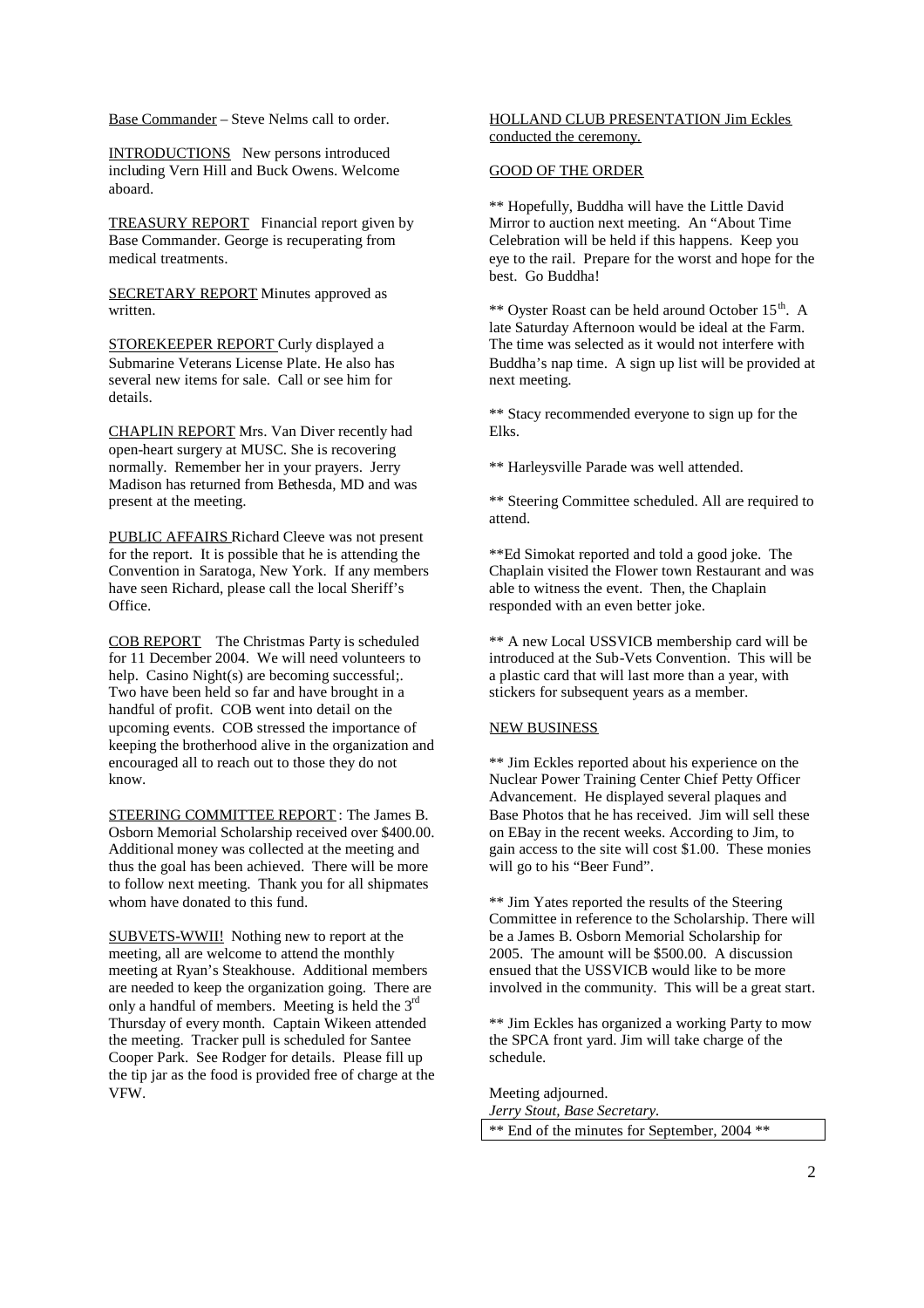**Base Chaplin** inputs and sick list; Keep Robert Kotzke in your prayers along with George lisle and James Madison. Continue Praying for our troops Lord Keep them out of harms way be with them always send your angel's to watch over them.



For our fallen Soldiers and Marines and Airmen thank you for you sacrifice, you laid down your lives for us that we may have peace what greater gift is there then one to give his life that we may live. **Thank you and God bless our President.**



The last Japanese submarine to be sunk in the Pacific, the I-373, was torpedoed by Spike fish (Monaghan) on the morning of 13 Aug. 1945, in the East China Sea.

As late as July 1945 Japanese guns on the cliffs of Lombok Strait shelled the Loggerhead as she proceeded through the strait on the surface.

In July 1945 Bugara (Schade) operating in the Gulf of Siam, sank 12 junks, 24 schooners, 16 coasters, 3 sea trucks and one naval auxiliary, all by gunfire.

In the early morning hours of June 22, 1945, Barb, (Fluckey) fired a dozen 5-inch rockets into the town of Hokkaido from 5000 yards off shore.

A Japanese prisoner, recovered from a wrecked aircraft by Atule (Mauer) had the following items in his pockets: 7 packs of Jap cigarettes, 1 pack of British cigarettes, calling cards, ration books, club tickets, diary, note book, flight record and two magnetic detector tracers, with notes concerning them, a thick wad of money, a vial of perfume and a number of other personal items.

On the night of 8-9 December 1944, in a coordinated attack with Sea Devil, Redfish heavily damaged the aircraft carrier Hayataka; ten days later she sank the newly built carrier Unryo.

When Robalo was sunk, presumably by a mine, on 26 July 1944, five of her crew swam ashore and were captured by Japanese military police and jailed for guerrilla activity. They were evacuated by a Jap destroyer on 15 August and never heard from again.

On 27 Oct. 1944 Rock fired 9 torpedoes at Darter, stranded on Bombay Shoal.

#### **Birthdays!**



Looks like I put the birthdays for this month on Septembers news letter for those I missed in September "Happy Birthday"

## **Sub-vets WWII, Barnwell Chaplin.**

Reminder to our base members you can join as an associate member WWII the cost is 13 dollars. Next meeting will be at Ryan's steak house in Summerville at  $1200$  on the  $21<sup>st</sup>$  0f October 2004.

#### **Cobs Input**

The campaign to get all the dinks to pay up their dues and stay current is in full swing. I know this is not **YOU** but dues became delinquent on 1/1/2005 for this year. We still have a number not paid and we need to keep our members current.

We always need new members so spread the word to any submariners that you run across and try to get them to come to a meeting. If you need information cards such as where and when and any contact info see me at the meeting. I have plenty of cards that can be passed out. Sometimes guys will put it off or forget about it. If that's the case give them a call and remind them when are meetings are and where. Also remember that all dues are going up **DRASTICALLY** in January 2005 so if you're considering Life membership! Do it before 1 Jan 2005.

If anybody needs dental x-rays done and they don't have dental insurance you can get them done at the Air Force Base Dental Clinic (843-963-6842) for free. Just get a prescription signed by your dentist as what he wants and make an appointment.

The casino nights have been real successful for our base. Thank you to all who are participating. We will keep you posted by email and also at the meeting as to when the next one will be. Final plans are being made for the oyster roast in October. Stay tuned for the time and date.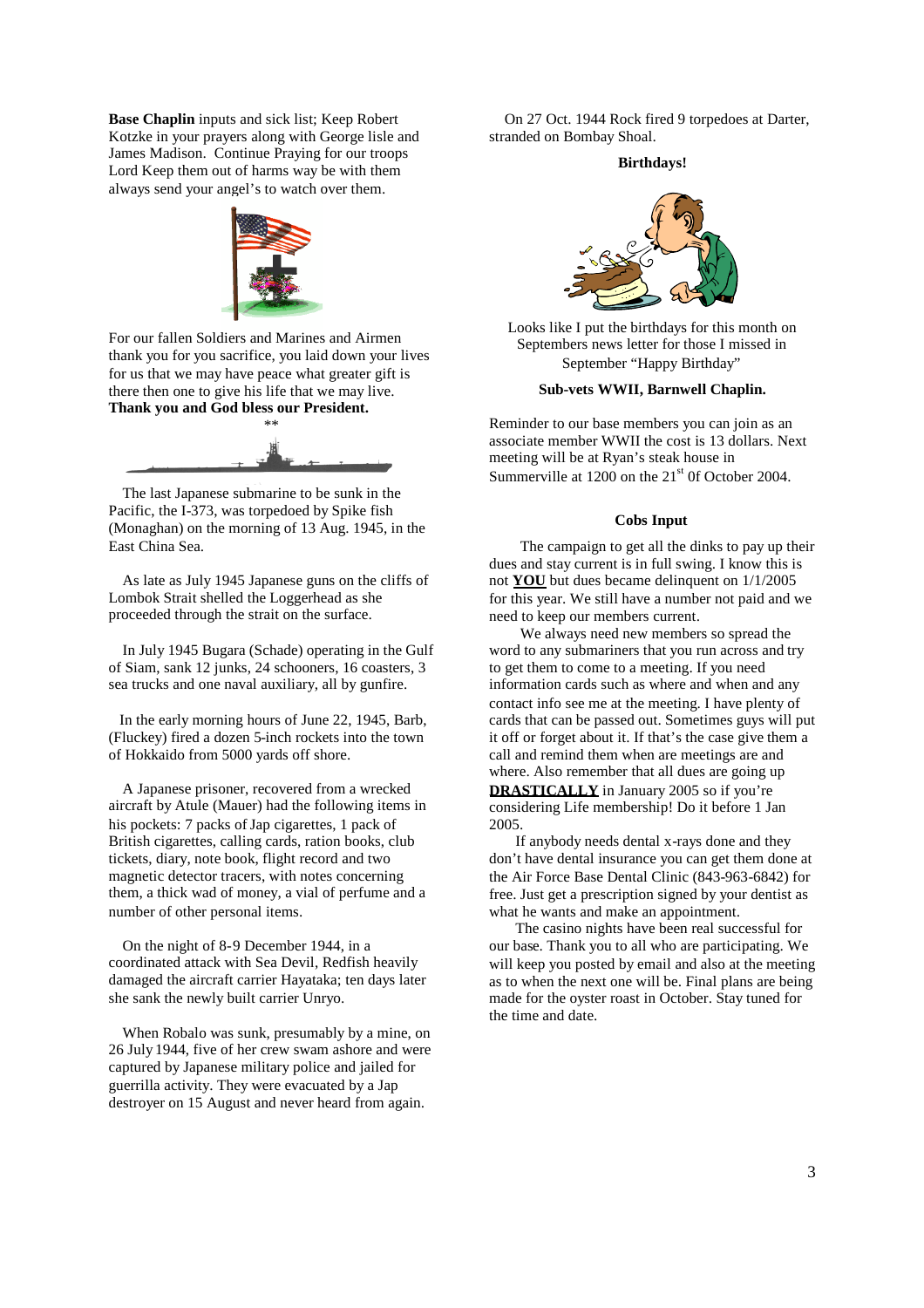## **To our Base Secretary**



We take our **hats off** to you **for your good work**

He has been working to maintain the base membership and insure that everyone has had a chance to go for **life dues before they triple** at the start of the new year, we have had a good response, our last comptroller report shows **13 members** going for **life membership in National**, he also rounded up a couple of "Dinks" which brings our active membership to **164 paid up for this year.** Seven more members paid for next years dues at our last meeting. Remember we would like to have **all the dues** paid by December of this year 2004. For those who didn't elect to go for life membership in **National** your regular dues have gone up from ten dollars to twenty per year, for any questions contact either Jerry or me (Roger) for information



**Store keeper "Curley"** Shirts, patches and other items are available at the meeting.

## **Christmas Party**

The Christmas Party will be held on Saturday, December 11, 2004 at the **Elks Club in Summerville** from 1 p.m. until? A map will be published in a later issue of our monthly News Letter.

The Base will provide the refreshments i.e. soft drinks, chasers, beer and ice. If one desires something of a more potent nature, please bring your own.

We will furnish the coffee and maybe a tea bag or two for Roger and Sheila. The Base will also provide the main courses (Turkey-Ham-Potatoes and Gravy). A list will be available at the November Base

meeting, asking volunteers to bring designated assorted dishes.

The reason we are using this approach is to eliminate duplication of some dishes. If you have any questions or want to volunteer your services please call Stacy at 556-6369 or Lee at 832-8787.

I have already ear- marked some of you shipmates to help Lee and myself to make this an extra-ordinary Christmas Party. When I lay my hands on your shoulders at the next meeting, I want to hear "Yes Chief, I'll do it.

*Stacy*

## **From National!**

Shipmates:

Supporting our Sub Vet Charitable Foundation is one of the ways we in USSVI honor our fallen hero's and support our creed, which reads "To perpetuate the memory of our shipmates who gave their lives in the pursuit of their duties while serving their country. That their dedication, deeds and supreme sacrifice be a constant source of motivation toward greater accomplishments. Pledge loyalty and patriotism to the United States Government. "

Our national goal is **to raise \$ 10.00 per member per year.** This amounts to less than 20 cents per week per member to support the various programs, which include our Scholarship Program, Memorials, Brotherhood; Museum Sub support, and Sub Vet library. Without the leadership and support of the Base Commander and other base officers, it just doesn't happen.

Because USSVCF is a IRS 501I (3) foundation, donations are tax deductible to the full extent of the law. Please ask your Base Members to support our Foundation with annual donations of at least \$ 10.00.

Follow this link to a report of donations made to the USSVI Charitable Foundation for the 2003-04 year running from the Reno Convention to the Saratoga Springs Convention and post any comments you may have there.

Use this link to go directly to the discussion (scroll to the bottom):

http://www.submarinevets.com/~ussvibaseco/cgibin/discus/show.cgi?6/66

Fraternally:

Patrick Householder

NJVC & CF Board member